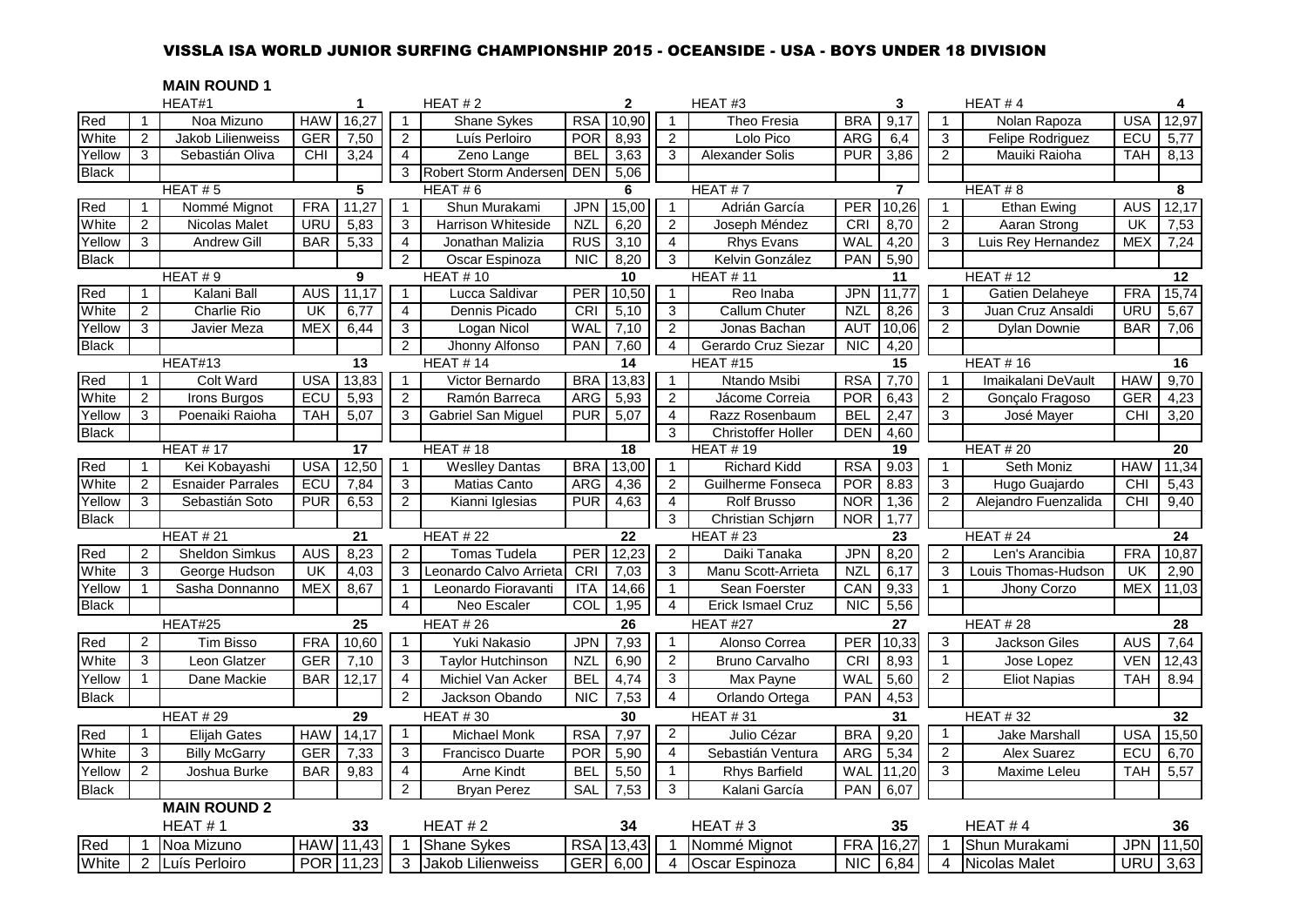| Yellow                 |                | 4 Theo Fresia                   | BRA 7,93   |                        | 2              | Nolan Rapoza             |            | USA 10,50        | 3              | Adrián García          | PER 12,07           | 3              | <b>Ethan Ewing</b>    | AUS   8,93      |       |
|------------------------|----------------|---------------------------------|------------|------------------------|----------------|--------------------------|------------|------------------|----------------|------------------------|---------------------|----------------|-----------------------|-----------------|-------|
| <b>Black</b>           |                | 3 Mauiki Raioha                 | <b>TAH</b> | 8,10                   |                | 4 Lolo Pico              |            | ARG 5,60         | 2              | Aaran Strong           | 13,17<br>UK.        | 2              | Joseph Méndez         | CRI             | 10,93 |
|                        |                | HEAT#5                          |            | 37                     |                | HEAT#6                   |            | 38               |                | HEAT#7                 | 39                  |                | HEAT#8                |                 | 40    |
| Red                    | 1              | Kalani Ball                     | <b>AUS</b> | 12,97                  | 1              | Lucca Saldivar           | <b>PER</b> | 13,84            |                | <b>Colt Ward</b>       | USA 12,83           |                | Victor Bernardo       | <b>BRA</b>      | 14,96 |
| White                  | 3              | Jhonny Alfonso                  | <b>PAN</b> | 6,30                   |                | 4 Charlie Rio            | UK         | 6,07             | 3              | Ramón Barreca          | ARG<br>7,90         | 4              | <b>Irons Burgos</b>   | ECU             | 5,94  |
| Yellow                 |                | 2 Reo Inaba                     | <b>JPN</b> | 12,56                  |                | 2 Gatien Delaheye        |            | FRA 12,37        | $\overline{2}$ | Ntando Msibi           | <b>RSA</b><br>7,93  | 3              | Imaikalani DeVault    | <b>HAW</b>      | 9,63  |
| <b>Black</b>           |                | 4   Dylan Downie                | <b>BAR</b> | 3,90                   |                | 3 Jonas Bachan           |            | AUT 11,60        | $\overline{4}$ | Gonçalo Fragoso        | <b>GER</b><br>5,84  | $\overline{2}$ | Jácome Correia        | POR 10,67       |       |
|                        |                | HEAT#9                          |            | 41                     |                | <b>HEAT #10</b>          |            | 42               |                | <b>HEAT #11</b>        | 43                  |                | <b>HEAT #12</b>       |                 | 44    |
| Red                    | $\mathbf 1$    | Kei Kobayashi                   | <b>USA</b> | 13,96                  |                | <b>Weslley Dantas</b>    |            | <b>BRA</b> 15,70 | 4              | Sasha Donnanno         | <b>MEX</b><br>8,90  |                | Leonardo Fioravanti   | <b>ITA</b>      | 18,97 |
| White                  | 4              | Kianni Iglesias                 | <b>PUR</b> | 6,00                   | $\overline{4}$ | <b>Esnaider Parrales</b> |            | ECU 10,63        |                | <b>Tomas Tudela</b>    | PER 13,06           | 3              | <b>Sheldon Simkus</b> | <b>AUS</b>      | 11,34 |
| Yellow                 |                | 3 Richard Kidd                  | <b>RSA</b> | 9,54                   |                | 2 Seth Moniz             |            | <b>HAW</b> 12,93 | 3              | Sean Foerster          | CAN 10,33           | $\overline{2}$ | Jhony Corzo           | MEX 14,76       |       |
| <b>Black</b>           |                | 2 Alejandro Fuenzalid           | CHI        | 9,60                   |                | 3 Guilherme Fonseca      |            | POR 12,60        |                | Len's Arancibia        | 13,93<br><b>FRA</b> | 4              | Daiki Tanaka          | <b>JPN</b>      | 10,97 |
|                        |                | <b>HEAT #13</b>                 |            | 45                     |                | <b>HEAT #14</b>          |            | 46               |                | <b>HEAT #15</b>        | 47                  |                | <b>HEAT #16</b>       |                 | 48    |
| Red                    |                | Dane Mackie                     | <b>BAR</b> | 9,90                   |                | Yuki Nakasio             |            | JPN 15,00        |                | <b>Elijah Gates</b>    | <b>HAW</b><br>13,16 | 3              | <b>Michael Monk</b>   | <b>RSA</b>      | 8,90  |
| White                  | 3              | Jackson Obando                  | <b>NIC</b> | 5,60                   | $\overline{2}$ | <b>Tim Bisso</b>         | <b>FRA</b> | 11,14            | 2              | <b>Bryan Perez</b>     | 6,77<br><b>SAL</b>  | 2              | Joshua Burke          | <b>BAR</b>      | 11,80 |
| Yellow                 |                | 2 Alonso Correa                 | <b>PER</b> | 8,03                   |                | 3 Jose Lopez             | <b>VEN</b> | 9,36             | 3              | <b>Rhys Barfield</b>   | <b>WAL</b><br>5,50  | -1             | <b>Jake Marshall</b>  | <b>USA</b>      | 13,17 |
| <b>Black</b>           | 4              | <b>Eliot Napias</b>             | <b>TAH</b> | 5,07                   |                | 4 Bruno Carvalho         | CRI        | 8,13             | 4              | <b>Alex Suarez</b>     | <b>ECU</b><br>5,47  | 4              | Julio Cézar           | <b>BRA</b>      | 5,44  |
|                        |                | <b>MAIN ROUND 3</b>             |            |                        |                |                          |            |                  |                |                        |                     |                |                       |                 |       |
|                        |                | HEAT#1                          |            | 49                     |                | HEAT#2                   |            | 50               |                | HEAT#3                 | 51                  |                | HEAT#4                |                 | 52    |
| Red                    |                | 3 Noa Mizuno                    | <b>HAW</b> | 8,27                   |                | 2 Shane Sykes            |            | RSA 11,57        | 3              | Kalani Ball            | AUS 10,97           | 3              | Lucca Saldivar        | <b>PER</b>      | 8,63  |
| White                  |                | 1 Nolan Rapoza                  |            | USA 14,66              | 4              | Luís Perloiro            | <b>POR</b> | 6,06             | 2              | <b>Gatien Delaheye</b> | FRA 12,10           | $\overline{2}$ | Reo Inaba             | <b>JPN</b>      | 11,17 |
| Yellow                 |                | 2 Nommé Mignot                  |            | FRA 12,17              |                | Shun Murakami            |            | JPN 13,10        |                | Colt Ward              | <b>USA 12,36</b>    |                | Victor Bernardo       | <b>BRA</b>      | 11,80 |
| <b>Black</b>           | 4              | Joseph Méndez                   | CRI        | 5,76                   |                | 3 Aaran Strong           | UK         | 7,80             | 4              | Jácome Correia         | POR  <br>4,93       | 4              | Ntando Msibi          | <b>RSA</b> 5,03 |       |
|                        |                | HEAT#5                          |            | $\overline{53}$        |                | HEAT#6                   |            | 54               |                | HEAT#7                 | 55                  |                | HEAT#8                |                 | 56    |
| Red                    |                | 4 Kei Kobayashi                 | USA        | 6,76                   |                | 2 Weslley Dantas         |            | <b>BRA</b> 10,07 |                | Dane Mackie            | <b>BAR 11,37</b>    | $\overline{2}$ | Yuki Nakasio          | <b>JPN</b>      | 9,66  |
| White                  | $\overline{2}$ | Seth Moniz                      |            | HAW 12,13              |                | 4 Alejandro Fuenzalida   | CHI        | 6,50             | $\overline{2}$ | <b>Tim Bisso</b>       | FRA 9,13            | 3              | Alonso Correa         | <b>PER</b>      | 7,80  |
| Yellow                 |                | 3 Len's Arancibia               | <b>FRA</b> | 7,94                   |                | Leonardo Fioravanti      | <b>ITA</b> | 14,10            | 3              | <b>Elijah Gates</b>    | <b>HAW</b> 8,76     |                | <b>Jake Marshall</b>  | <b>USA</b>      | 12,33 |
| <b>Black</b>           |                | Jhony Corzo                     | <b>MEX</b> | 12,66                  | 3              | Tomas Tudela             | PER        | 9,47             | 4              | Joshua Burke           | BAR<br>6,57         | 4              | <b>Bryan Perez</b>    | SAL             | 5,00  |
|                        |                | <b>MAIN ROUND 4</b>             |            |                        |                |                          |            |                  |                |                        |                     |                |                       |                 |       |
|                        |                |                                 |            |                        |                |                          |            |                  |                |                        |                     |                |                       |                 |       |
| Red                    |                | HEAT#1                          |            | 57                     |                | HEAT#2                   |            | 58               |                | HEAT#3                 | 59                  |                | HEAT#4                |                 | 60    |
|                        |                | 4 Nolan Rapoza                  | <b>USA</b> | 7,56                   | $\overline{c}$ | Shun Murakami            |            | JPN 13,00        |                | Jhony Corzo            | MEX 12,20           |                | Leonardo Fioravanti   | <b>ITA</b>      | 12,40 |
| White                  | $\overline{2}$ | <b>Shane Sykes</b>              | <b>RSA</b> | 12,80                  |                | Nommé Mignot             |            | FRA 16,80        |                | <b>Weslley Dantas</b>  | BRA 10,30           | $\overline{4}$ | Seth Moniz            | HAW 4,73        |       |
| Yellow                 | 1              | Colt Ward                       | <b>USA</b> | 13,50                  | 4              | Victor Bernardo          | <b>BRA</b> | 9,80             | $\overline{4}$ | Dane Mackie            | BAR 9,76            |                | Jake Marshall         | <b>USA</b>      | 15,80 |
| <b>Black</b>           | 3              | Reo Inaba                       | <b>JPN</b> | 9,80                   | $\mathbf{3}$   | <b>Gatien Delaheye</b>   | <b>FRA</b> | 9,86             | 3              | Yuki Nakasio           | <b>JPN</b><br>9,94  | 3              | Tim Bisso             | FRA 10,80       |       |
|                        |                | <b>MAIN ROUND 5</b>             |            |                        |                |                          |            |                  |                |                        |                     |                |                       |                 |       |
|                        |                | HEAT#1                          |            | 61                     |                | HEAT#2                   |            | 62               |                |                        |                     |                |                       |                 |       |
| Red                    |                | <b>Colt Ward</b>                |            | USA 12,86              |                | Nommé Mignot             |            | FRA 13,30        |                |                        |                     |                |                       |                 |       |
| White                  |                | 2 Shun Murakami                 |            | JPN 12,46              |                | 3 Shane Sykes            |            | RSA 11,80        |                |                        |                     |                |                       |                 |       |
| Yellow                 |                | 3 Jhony Corzo                   |            | MEX 11,93              | $\overline{2}$ | <b>Jake Marshall</b>     |            | <b>USA 12,94</b> |                |                        |                     |                |                       |                 |       |
| <b>Black</b>           |                | Leonardo Fioravanti ITA         |            | 11,20                  |                | 4 Weslley Dantas         |            | <b>BRA</b> 11,14 |                |                        |                     |                |                       |                 |       |
|                        |                | <b>MAIN ROUND 5</b>             |            |                        |                |                          |            |                  |                |                        |                     |                |                       |                 |       |
|                        |                | HEAT#1                          |            | 63                     |                |                          |            |                  |                |                        |                     |                |                       |                 |       |
| Red                    |                | 4 Colt Ward                     |            | USA 10,20              |                |                          |            |                  |                |                        |                     |                |                       |                 |       |
| White                  |                | 3 Jake Marshall                 |            | USA 13,34              |                |                          |            |                  |                |                        |                     |                |                       |                 |       |
| Yellow<br><b>Black</b> | 1.             | Nommé Mignot<br>2 Shun Murakami |            | FRA 16,74<br>JPN 14,44 |                |                          |            |                  |                |                        |                     |                |                       |                 |       |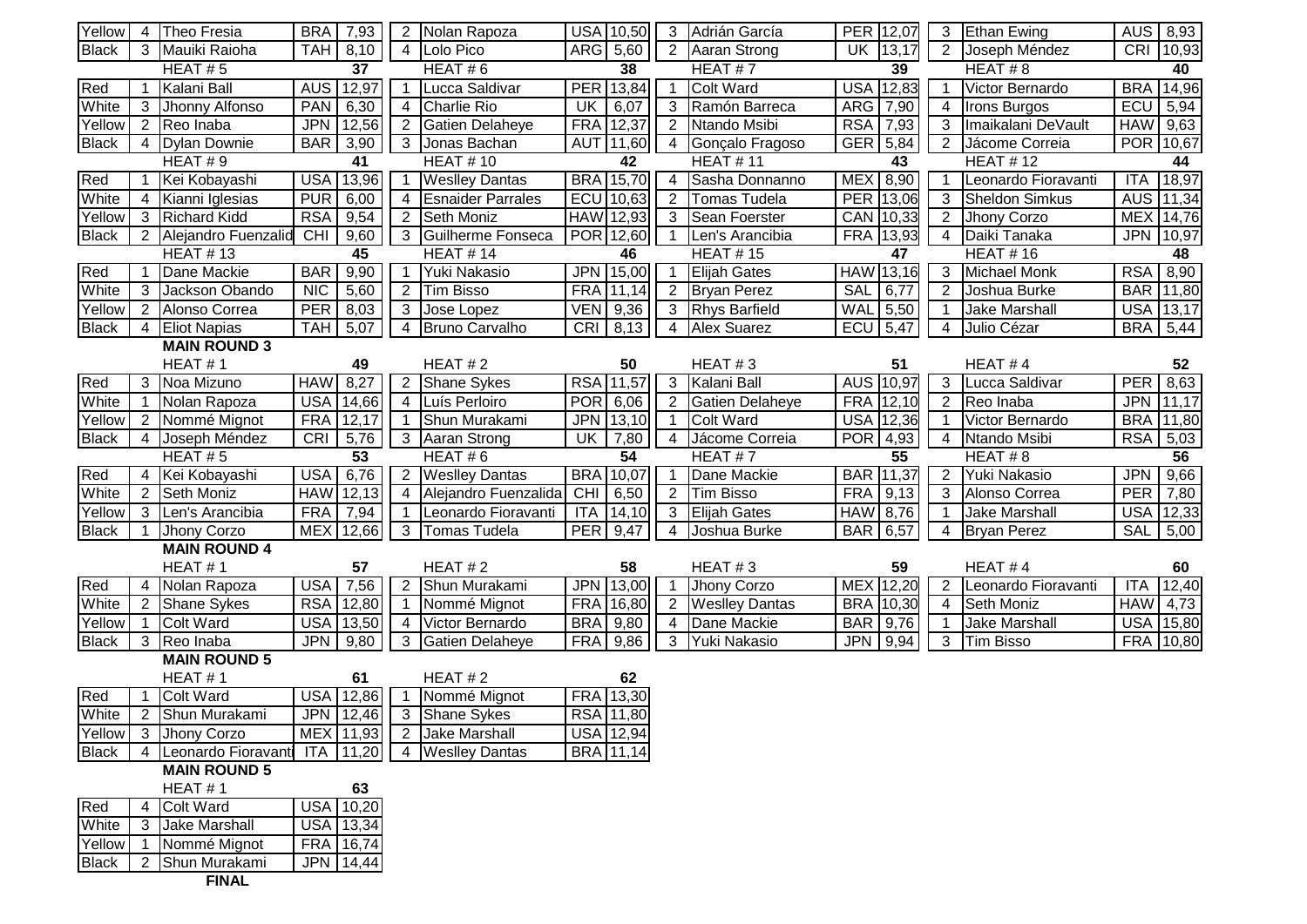| Red          | 2 Nommé Mignot                    | FRA 17,43  | 1st=1st=1000 points |
|--------------|-----------------------------------|------------|---------------------|
| White        | 4 Shun Murakami                   | $JPN$ 8.24 | 2nd=2nd=860 points  |
| Yellow       | 1 Leonardo Fioravanti ITA   19,23 |            | 3rd=3rd=730 points  |
| <b>Black</b> | 3 Jake Marshall                   | USA 11,17  | 4th=4th=670 points  |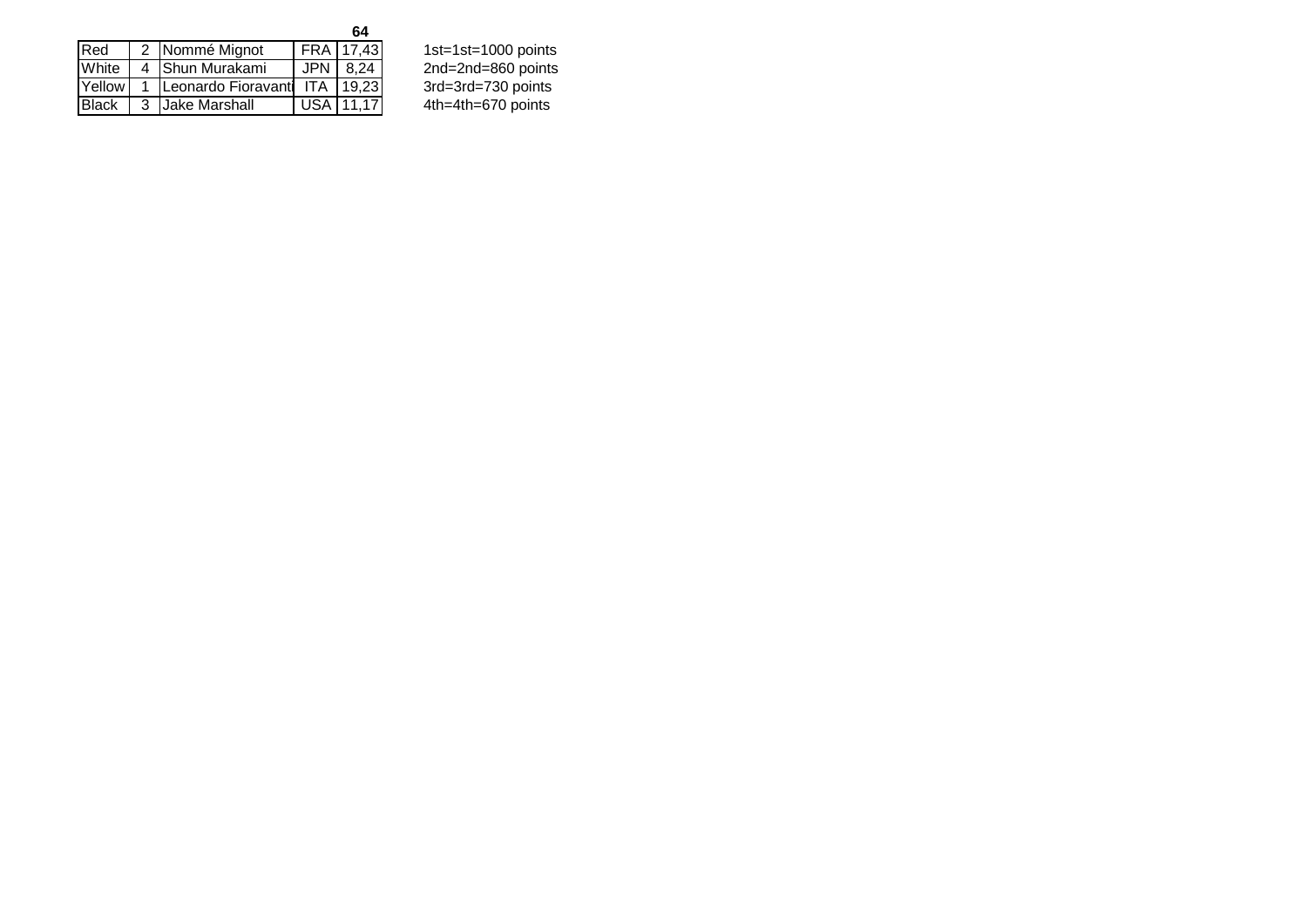# VISSLA ISA WORLD JUNIOR SURFING CHAMPIONSHIP 2015 - OCEANSIDE - USA - BOYS UNDER 18 DIVISION

|              |                | <b>REPERCHARGE ROUND 1</b>   |            |                 |                | 4th=113th=points; 3rd=97th=points      |            |                 |                |                           |            |          |                |                            |            |                 |
|--------------|----------------|------------------------------|------------|-----------------|----------------|----------------------------------------|------------|-----------------|----------------|---------------------------|------------|----------|----------------|----------------------------|------------|-----------------|
|              |                | HEAT#1                       |            | 65              |                | HEAT#2                                 |            | 66              |                | HEAT#3                    |            | 67       |                | HEAT#4                     |            | 68              |
| Red          |                | Sebastián Oliva              |            | CHI 7,64        | 2              | Robert Storm Anderse DEN 5,06          |            |                 | $\overline{2}$ | <b>Andrew Gill</b>        | BAR        | 6,87     | 2              | <b>Harrison Whiteside</b>  | <b>NZL</b> | 11,43           |
| White        | 3              | Zeno Lange                   | <b>BEL</b> | 3,50            |                |                                        |            |                 | 3              | Jonathan Malizia          | RUS        |          |                |                            |            |                 |
| Yellow       | $\overline{2}$ | <b>Alexander Solis</b>       |            | <b>PUR 6,43</b> | $\overline{1}$ | Felipe Rodriguez                       | ECU        | 5,77            | $\overline{1}$ | Kelvin González           | <b>PAN</b> | 9,40     | $\mathbf 1$    | Luis Rey Hernandez         | <b>MEX</b> | 13,84           |
| <b>Black</b> |                |                              |            |                 |                |                                        |            |                 |                |                           |            |          | 3              | <b>Rhys Evans</b>          | <b>WAL</b> | 3,07            |
|              |                | HEAT#5                       |            | 69              |                | HEAT#6                                 |            | 70              |                | HEAT#7                    |            | 71       |                | HEAT#8                     |            | 72              |
| Red          | 3              | Javier Meza                  |            | MEX 6,47        | 2              | Logan Nicol                            | <b>WAL</b> | 6,50            | $\overline{1}$ | Poenaiki Raioha           | <b>TAH</b> | 5,07     | 2              | Gabriel San Miguel         | <b>PUR</b> | 6,40            |
| White        | $\overline{2}$ | Dennis Picado                | CRI        | 7,72            |                |                                        |            |                 |                |                           |            |          |                |                            |            |                 |
| Yellow       | 1              | <b>Callum Chuter</b>         | NZL        | 8,83            | $\overline{1}$ | Juan Cruz Ansaldi                      | <b>URU</b> | 6,73            | 2              | <b>Christoffer Holler</b> | <b>DEN</b> | 4,60     | $\mathbf{1}$   | José Mayer                 | <b>CHI</b> | 8,93            |
| <b>Black</b> |                |                              |            |                 | 3              | Gerardo Cruz Siezar                    | <b>NIC</b> | 6,36            |                |                           |            |          | 3              | Razz Rosenbaum             | <b>BEL</b> | 4,23            |
|              |                | HEAT#9                       |            | $\overline{73}$ |                | <b>HEAT #10</b>                        |            | 74              |                | <b>HEAT #11</b>           |            | 75       |                | <b>HEAT #12</b>            |            | 76              |
| Red          | $\mathbf{1}$   | Sebastián Soto               |            | <b>PUR 6,53</b> | 2              | <b>Matias Canto</b>                    | ARG        | 7,43            | 2              | George Hudson             | UK         | 5,73     | $\mathbf{1}$   | Leonardo Calvo Arrieta CRI |            | 13,16           |
| White        |                |                              |            |                 |                |                                        |            |                 | 3              | Neo Escaler               | COL        | 5,67     |                |                            |            |                 |
| Yellow       | $\overline{2}$ | Christian Schjørn            |            | <b>NOR 1,77</b> | $\mathbf{1}$   | Hugo Guajardo                          | <b>CHI</b> | 15,10           | $\overline{1}$ | Manu Scott-Arrieta        | NZL        | 9,17     | 3              | Louis Thomas-Hudson UK     |            | 4,33            |
| <b>Black</b> |                |                              |            |                 | 3              | <b>Rolf Brusso</b>                     | <b>NOR</b> | 1,67            |                |                           |            |          | $\overline{2}$ | Erick Ismael Cruz          | <b>NIC</b> | 8,07            |
|              |                | HEAT#13                      |            | 77              |                | <b>HEAT #14</b>                        |            | 78              |                | <b>HEAT #15</b>           |            | 79       |                | <b>HEAT #16</b>            |            | 80              |
| Red          | 1              | Leon Glatzer                 |            | GER 15,34       | $\overline{1}$ | <b>Taylor Hutchinson</b>               | <b>NZL</b> | 10,17           | $\overline{1}$ | <b>Billy McGarry</b>      | <b>GER</b> | 8,40     | 3              | <b>Francisco Duarte</b>    | <b>POR</b> | 8,50            |
| White        | 3              | Michiel Van Acker            | BEL        | 4,03            |                |                                        |            |                 | 2              | Arne Kindt                | BEL        | 7,10     |                |                            |            |                 |
| Yellow       | $\overline{2}$ | Max Payne                    |            | <b>WAL</b> 6,07 | 3              | <b>Jackson Giles</b>                   | <b>AUS</b> | 5,96            | 3              | Kalani García             | PAN        | 6.07     | -1             | <b>Maxime Leleu</b>        | TAH        | 11,67           |
| <b>Black</b> |                |                              |            |                 | 2              | Orlando Ortega                         | <b>PAN</b> | 9.47            |                |                           |            |          | $\overline{2}$ | Sebastián Ventura          | <b>ARG</b> | 8,70            |
|              |                | <b>REPERCHARGE ROUND 2</b>   |            |                 |                | 4th=81th=128points; 3rd=65th=160points |            |                 |                |                           |            |          |                |                            |            |                 |
|              |                | HEAT#1                       |            | 81              |                | HEAT#2                                 |            | 82              |                | HEAT#3                    |            | 83       |                | HEAT#4                     |            | 84              |
| Red          |                | Mauiki Raioha                | <b>TAH</b> | 11,33           | 3              | Jakob Lilienweiss                      | <b>GER</b> | 8,10            | 2              | Adrián García             | PER        | 9,14     |                | <b>Ethan Ewing</b>         | <b>AUS</b> | 13,57           |
| White        | $\overline{2}$ | Lolo Pico                    | ARG        | 7.87            | $\overline{1}$ | Theo Fresia                            | <b>BRA</b> | 13,00           | $\overline{4}$ | <b>Nicolas Malet</b>      | URU        | 6,03     | 3              | Oscar Espinoza             | <b>NIC</b> | 4,70            |
| Yellow       | 3              | Sebastián Oliva              | CHI        | 4,43            | $\overline{2}$ | Felipe Rodriguez                       | ECU        | 11,03           | 3              | Kelvin González           | PAN        | 6,10     | $\overline{2}$ | Luis Rey Hernandez         | <b>MEX</b> | 6,00            |
| <b>Black</b> | 4              | Robert Storm Anders DEN 4,10 |            |                 | $\overline{4}$ | <b>Alexander Solis</b>                 | <b>PUR</b> | 4,27            | $\overline{1}$ | Harrison Whiteside        | <b>NZL</b> | 11,50    | $\overline{4}$ | <b>Andrew Gill</b>         | <b>BAR</b> | 2,74            |
|              |                | HEAT#5                       |            | 85              |                | HEAT#6                                 |            | 86              |                | HEAT#7                    |            | 87       |                | HEAT # 8                   |            | 88              |
| Red          | 3              | Jhonny Alfonso               |            | <b>PAN 8,37</b> | $\overline{1}$ | Jonas Bachan                           | <b>AUT</b> | 11,90           | $\overline{2}$ | Ramón Barreca             | <b>ARG</b> | 7,53     | $\overline{1}$ | Imaikalani DeVault         | <b>HAW</b> | 13,34           |
| White        | $\overline{2}$ | <b>Charlie Rio</b>           | UK         | 9.04            | $\overline{4}$ | <b>Dylan Downie</b>                    | <b>BAR</b> | 4,14            | 3              | Irons Burgos              | ECU        | 6,16     | 2              | Gonçalo Fragoso            | <b>GER</b> | 4,34            |
| Yellow       | $\mathbf{1}$   | <b>Callum Chuter</b>         | NZL        | 9,80            | 3              | Juan Cruz Ansaldi                      | <b>URU</b> | 5,33            | $\overline{1}$ | Poenaiki Raioha           | TAH        | 11,94    | 3              | José Mayer                 | CHI        | 4,32            |
| <b>Black</b> | $\overline{4}$ | Logan Nicol                  |            | <b>WAL</b> 5,00 | $\overline{2}$ | Dennis Picado                          | CRI        | 7,34            | $\overline{4}$ | Gabriel San Miguel        | <b>PUR</b> | 5,10     | $\overline{4}$ | <b>Christoffer Holler</b>  | <b>DEN</b> | 2,27            |
|              |                | HEAT#9                       |            | 89              |                | <b>HEAT #10</b>                        |            | 90              |                | <b>HEAT #11</b>           |            | 91       |                | <b>HEAT #12</b>            |            | 92              |
| Red          | $\overline{2}$ | <b>Richard Kidd</b>          |            | RSA 8,57        | $\overline{1}$ | Guilherme Fonseca                      | <b>POR</b> | 15,67           | $\overline{1}$ | Sean Foerster             | CAN        | 14,60    | $\overline{1}$ | Sheldon Simkus             | <b>AUS</b> | 13,67           |
| White        | $\mathbf{1}$   | <b>Esnaider Parrales</b>     |            | ECU 8,83        | 3              | Kianni Iglesias                        | <b>PUR</b> | 4,37            | $\overline{2}$ | Daiki Tanaka              | JPN        | 14,50    | 3              | Sasha Donnanno             | <b>MEX</b> | 8,57            |
| Yellow       | $\overline{4}$ | Sebastián Soto               |            | <b>PUR 5,74</b> | $\overline{2}$ | Hugo Guajardo                          | <b>CHI</b> | 5,66            | 3              | Manu Scott-Arrieta        | <b>NZL</b> | 7,83     | 2              | Leonardo Calvo Arrieta CRI |            | 9,07            |
| <b>Black</b> | 3              | Matias Canto                 |            | ARG 6,36        | 4              | Christian Schjørn                      | <b>NOR</b> | 1,60            | $\overline{4}$ | Erick Ismael Cruz         | <b>NIC</b> | 5,93     | 4              | George Hudson              | UK         | 4,20            |
|              |                | HEAT#13                      |            | 93              |                | <b>HEAT #14</b>                        |            | 94              |                | HEAT#15                   |            | 95       |                | <b>HEAT #16</b>            |            | 96              |
| Red          | $\overline{2}$ | Jackson Obando               |            | NIC 11,66       | 2              | Jose Lopez                             | <b>VEN</b> | 8,87            | 2              | <b>Rhys Barfield</b>      | <b>WAL</b> | 7,54     | 2              | Michael Monk               | <b>RSA</b> | 8,73            |
| White        | 3              | Bruno Carvalho               | CRI        | 8,10            | $\overline{1}$ | <b>Eliot Napias</b>                    | <b>TAH</b> | 10, 13          | $\overline{1}$ | Julio Cézar               | <b>BRA</b> | 12,06    | 3              | Alex Suarez                | ECU        | 5,83            |
| Yellow       | 1              | Leon Glatzer                 |            | GER 14,07       | $\overline{4}$ | Taylor Hutchinson                      | <b>NZL</b> | 667             | 3              | <b>Billy McGarry</b>      | <b>GER</b> | 6,84     | $\overline{1}$ | Maxime Leleu               | <b>TAH</b> | 10,20           |
| <b>Black</b> | 4              | Orlando Ortega               |            | PAN 6,40        | 3              | Max Payne                              | <b>WAL</b> | 6,77            | 4              | Sebastián Ventura         | ARG 6,30   |          | 4              | <b>Arne Kindt</b>          | <b>BEL</b> | 4,36            |
|              |                | <b>REPERCHARGE ROUND 3</b>   |            |                 |                | 4th=57th=200points; 3rd=49th=240points |            |                 |                |                           |            |          |                |                            |            |                 |
|              |                | HEAT#1                       |            | 97              |                | HEAT#2                                 |            | 98              |                | HEAT#3                    |            | 99       |                | HEAT #4                    |            | 100             |
| Red          | 1              | Mauiki Raioha                |            | TAH 12,34       | $\overline{2}$ | Theo Fresia                            |            | <b>BRA</b> 8,43 | $\overline{2}$ | <b>Callum Chuter</b>      |            | NZL 8,40 | 2              | Jonas Bachan               |            | <b>AUT</b> 11.6 |
|              |                |                              |            |                 |                |                                        |            |                 |                |                           |            |          |                |                            |            |                 |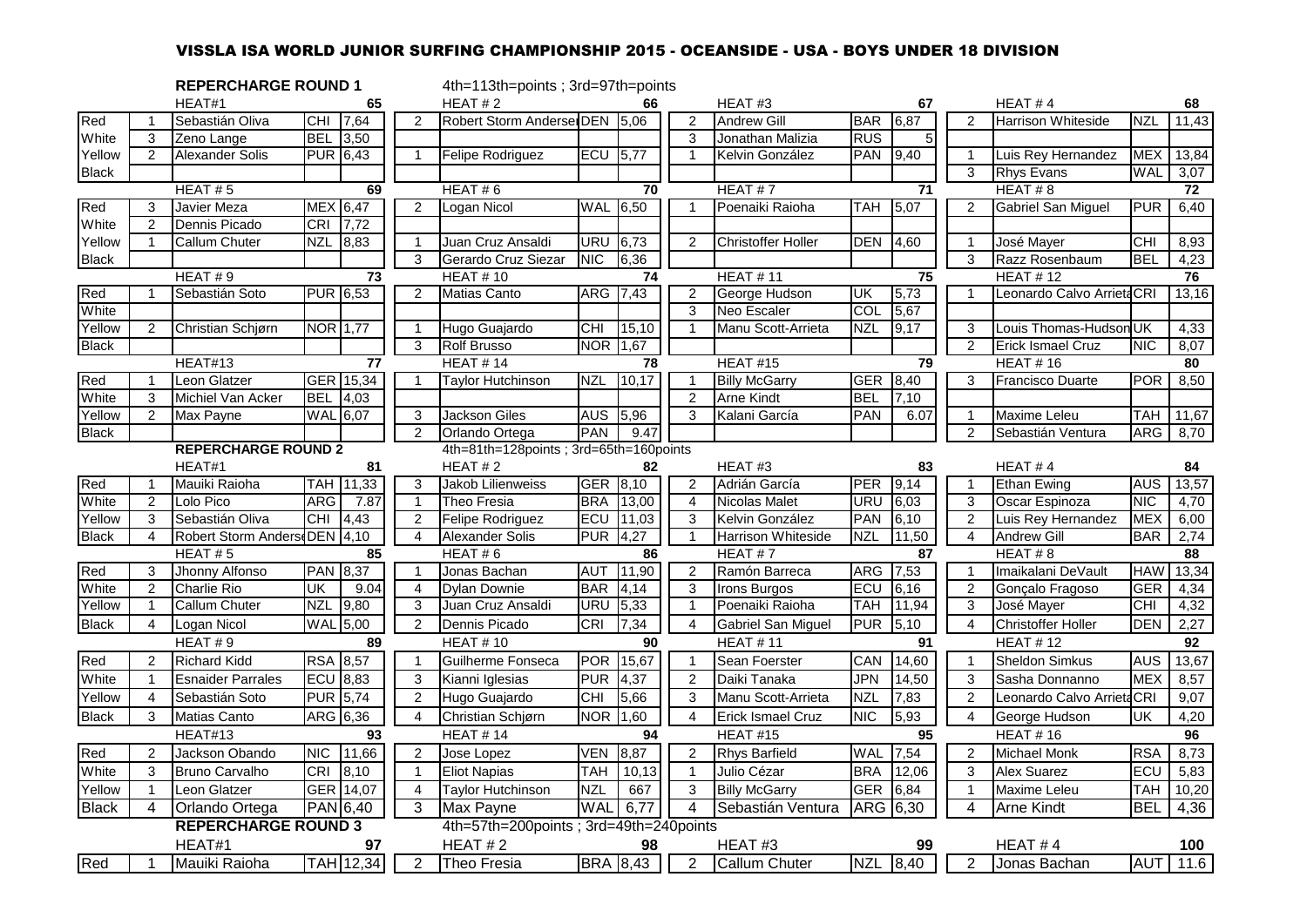| White        | 2              | Felipe Rodriguez                                      | ECU 10,90        | 3              | Lolo Pico                              | ARG 7,27        |                  | 3              | Dennis Picado         | CRI 6,30              | 3                       | Charlie Rio           | <b>UK</b>        | 6,90  |
|--------------|----------------|-------------------------------------------------------|------------------|----------------|----------------------------------------|-----------------|------------------|----------------|-----------------------|-----------------------|-------------------------|-----------------------|------------------|-------|
| Yellow       | 4              | Harrison Whiteside NZL 5,60                           |                  | $\mathbf{1}$   | <b>Ethan Ewing</b>                     |                 | AUS 12,50        | $\mathbf{1}$   | Poenaiki Raioha       | TAH 13,50             | $\overline{\mathbf{1}}$ | Imaikalani DeVault    | HAW 12,67        |       |
| <b>Black</b> | 3              | Luis Rey Hernande MEX 7,23                            |                  | 4              | Adrián García                          | PER 6,23        |                  | 4              | Gonçalo Fragoso       | GER 6,17              | $\overline{4}$          | Ramón Barreca         | ARG 4,44         |       |
|              |                | HEAT# $5$                                             | 101              |                | HEAT#6                                 |                 | 102              |                | HEAT# $7$             | 103                   |                         | HEAT $# 8$            |                  | 104   |
| Red          | $\overline{2}$ | <b>Esnaider Parrales</b>                              | <b>ECU</b> 10,34 | $\overline{1}$ | Guilherme Fonseca POR 16,47            |                 |                  | $\overline{2}$ | Leon Glatzer          | GER 9,54              | $\overline{\mathbf{1}}$ | <b>Eliot Napias</b>   | TAH 11,93        |       |
| White        | 4              | Hugo Guajardo                                         | CHI 6,80         | 3              | <b>Richard Kidd</b>                    |                 | RSA 10,33        | $\mathbf{1}$   | Jose Lopez            | <b>VEN</b> 12,70      | $\overline{2}$          | Jackson Obando        | <b>NIC</b>       | 9,90  |
| Yellow       | ما             | Sean Foerster                                         | CAN 8,10         | $\overline{2}$ | <b>Sheldon Simkus</b>                  |                 | AUS 12,70        | $\overline{4}$ | Julio Cézar           | <b>BRA 5,23</b>       | 3                       | Maxime Leleu          | <b>TAH</b>       | 9,30  |
| <b>Black</b> |                | Leonardo Calvo ArrCRI 12,26                           |                  | $\overline{4}$ | Daiki Tanaka                           | <b>JPN</b>      | 7,34             | 3              | <b>Michael Monk</b>   | <b>RSA</b> 8,64       | $\overline{4}$          | Rhys Barfield         | WAL              | 5,90  |
|              |                | <b>REPERCHARGE ROUND 4</b>                            |                  |                | 4th=41th=280points; 3rd=33th=320points |                 |                  |                |                       |                       |                         |                       |                  |       |
|              |                | HEAT#1                                                | 105              |                | HEAT $#2$                              |                 | 106              |                | HEAT#3                | 107                   |                         | HEAT#4                |                  | 108   |
| Red          |                | Noa Mizuno                                            | HAW 13,17        | 3              | Aaran Strong                           | UK              | 7,07             | -1             | Kalani Ball           | AUS 13,54             | -1                      | Lucca Saldivar        | PER              | 12,33 |
| White        | $\overline{2}$ | Luís Perloiro                                         | <b>POR</b> 9,93  | $\overline{1}$ | Joseph Méndez                          | CRI             | 9,60             | $\overline{2}$ | Ntando Msibi          | RSA 10,90             | 4                       | Jácome Correia        | <b>POR</b> 6,23  |       |
| Yellow       | 3              | Mauiki Raioha                                         | <b>TAH 6,97</b>  | $\overline{2}$ | <b>Ethan Ewing</b>                     | AUS 9,10        |                  | $\overline{4}$ | Poenaiki Raioha       | <b>TAH</b><br>6,26    | 2                       | Imaikalani DeVault    | HAW 9,27         |       |
| <b>Black</b> | 4              | Theo Fresia                                           | <b>BRA</b> 6,40  | $\overline{4}$ | Felipe Rodriguez                       | ECU 5,80        |                  | 3              | Jonas Bachan          | AUT<br>7,30           | 3                       | Callum Chuter         | <b>NZL</b>       | 7,87  |
|              |                | HEAT#5                                                | 109              |                | HEAT $# 6$                             |                 | 110              |                | HEAT#7                | 111                   |                         | HEAT#8                |                  | 112   |
| Red          | $\overline{2}$ | Len's Arancibia                                       | <b>FRA 8,96</b>  | $\overline{2}$ | Tomas Tudela                           |                 | <b>PER 11,60</b> | 3              | <b>Elijah Gates</b>   | HAW 8,43              | $\overline{4}$          | Alonso Correa         | PER              | 8,30  |
| White        | 4              | Alejandro Fuenzalid CHI 3,26                          |                  | $\overline{1}$ | Kei Kobayashi                          |                 | USA 16,50        | 4              | <b>Bryan Perez</b>    | <b>SAL</b><br>7,57    | $\overline{\mathbf{1}}$ | Joshua Burke          | <b>BAR</b>       | 15,34 |
| Yellow       | 3              | Leonardo Calvo ArrCRI 5,50                            |                  | $\overline{4}$ | Guilherme Fonseca POR 8,50             |                 |                  | $\overline{2}$ | Jose Lopez            | VEN 9,03              | 3                       | <b>Eliot Napias</b>   | <b>TAH</b>       | 9,45  |
| <b>Black</b> | 1              | <b>Sheldon Simkus</b>                                 | AUS 9,40         | 3              | <b>Esnaider Parrales</b>               | <b>ECU</b> 8,93 |                  | $\overline{1}$ | Jackson Obando        | <b>NIC</b><br>9,67    | $\overline{2}$          | Leon Glatzer          | GER 12,86        |       |
|              |                | <b>REPERCHARGE ROUND 5</b>                            |                  |                | 4th=29th=340points; 3rd=25th=360points |                 |                  |                |                       |                       |                         |                       |                  |       |
|              |                | HEAT#1                                                | 113              |                | HEAT $#2$                              |                 | 114              |                | HEAT#3                | 115                   |                         | HEAT#4                |                  | 116   |
| Red          |                | Noa Mizuno                                            | <b>HAW13,54</b>  | $\overline{4}$ | Joseph Méndez                          | <b>CRI</b>      | 8,26             | $\overline{2}$ | <b>Sheldon Simkus</b> | AUS 9,77              | -1                      | Kei Kobayashi         | <b>USA</b> 14,34 |       |
| White        | 3              | <b>Ethan Ewing</b>                                    | AUS 10,60        | 3              | Luís Perloiro                          | POR 9,30        |                  | $\overline{1}$ | <b>Tomas Tudela</b>   | PER<br>12,27          | 3                       | Len's Arancibia       | <b>FRA</b>       | 12,47 |
| Yellow       | 4              | Kalani Ball                                           | AUS 9,60         | -1             | Lucca Saldivar                         |                 | PER 11,23        | 4              | Jackson Obando        | <b>NIC</b><br>7,86    | 2                       | Joshua Burke          | BAR 14,27        |       |
| <b>Black</b> | 2              | Imaikalani DeVault HAW 11,43                          |                  | 2              | Ntando Msibi                           | <b>RSA 9,40</b> |                  | 3              | Leon Glatzer          | GER $\overline{8,}40$ | 4                       | Jose Lopez            | <b>VEN</b>       | 8.7   |
|              |                | <b>REPERCHARGE ROUND 6</b>                            |                  |                | 4th=21th=380points; 3rd=17th=400points |                 |                  |                |                       |                       |                         |                       |                  |       |
|              |                | HEAT#1                                                | 117              |                | HEAT $#2$                              |                 | 118              |                | HEAT#3                | 119                   |                         | HEAT#4                |                  | 120   |
| Red          | $\overline{2}$ | Reo Inaba                                             | JPN 8,20         | 4              | Gatien Delaheye                        | <b>FRA 6,50</b> |                  | 4              | Yuki Nakasio          | 6,87<br><b>JPN</b>    | -1                      | <b>Tim Bisso</b>      | <b>FRA</b>       | 13,27 |
| White        | 1              | Victor Bernardo                                       | <b>BRA</b> 13,83 | $\overline{1}$ | Nolan Rapoza                           |                 | <b>USA</b> 11,42 | $\overline{1}$ | <b>Seth Moniz</b>     | HAW 14,66             | 3                       | Dane Mackie           | BAR 11,10        |       |
| Yellow       | 4              | Noa Mizuno                                            | <b>HAW6,46</b>   | $\overline{2}$ | Lucca Saldivar                         |                 | <b>PER 10,06</b> | 3              | <b>Tomas Tudela</b>   | PER<br>10,66          | 4                       | Kei Kobayashi         | <b>USA</b>       | 7,77  |
| <b>Black</b> | 3              | Ntando Msibi                                          | RSA 7,10         | 3              | Imaikalani DeVault HAW 9,50            |                 |                  | $\overline{2}$ | Joshua Burke          | <b>BAR</b> 14,17      | $\overline{2}$          | <b>Sheldon Simkus</b> | AUS 11,10        |       |
|              |                | <b>REPERCHARGE ROUND 7</b>                            |                  |                | 4th=15th=425points; 3rd=13th=450points |                 |                  |                |                       |                       |                         |                       |                  |       |
|              |                | HEAT#1                                                | 121              |                | HEAT#2                                 |                 | 122              |                |                       |                       |                         |                       |                  |       |
| Red          |                | Victor Bernardo                                       | <b>BRA</b> 13,16 | $\overline{1}$ | Nolan Rapoza                           |                 | USA 12,67        |                |                       |                       |                         |                       |                  |       |
| White        | 4              | Lucca Saldivar                                        | PER 6,54         | $\overline{4}$ | Reo Inaba                              | JPN 9,67        |                  |                |                       |                       |                         |                       |                  |       |
| Yellow       | 3              | Seth Moniz                                            | <b>HAW 10,90</b> | $\overline{2}$ | <b>Tim Bisso</b>                       | <b>FRA</b>      | 11,43            |                |                       |                       |                         |                       |                  |       |
| <b>Black</b> |                |                                                       |                  |                |                                        |                 |                  |                |                       |                       |                         |                       |                  |       |
|              | 2              | <b>Sheldon Simkus</b>                                 | AUS 12,30        | 3              | Joshua Burke                           | BAR 10,00       |                  |                |                       |                       |                         |                       |                  |       |
|              |                | <b>REPERCHARGE ROUND 8</b>                            |                  |                | 4th=11th=475points; 3rd=9th=500points  |                 |                  |                |                       |                       |                         |                       |                  |       |
|              |                | HEAT#1                                                | 123              |                | HEAT $#2$                              |                 | 124              |                |                       |                       |                         |                       |                  |       |
| Red          | 2              | Jhony Corzo                                           | MEX 11,17        | 3              | <b>Shane Sykes</b>                     |                 | RSA 11,30        |                |                       |                       |                         |                       |                  |       |
| White        |                | <b>Weslley Dantas</b>                                 | BRA 11,43        | $\overline{2}$ | Leonardo Fioravanti ITA                |                 | 12,37            |                |                       |                       |                         |                       |                  |       |
| Yellow       | 4              | Victor Bernardo                                       | <b>BRA</b> 7,10  | -1             | Nolan Rapoza                           |                 | USA 12,50        |                |                       |                       |                         |                       |                  |       |
| <b>Black</b> | 3              | <b>Tim Bisso</b>                                      | <b>FRA 7,70</b>  | 4              | <b>Sheldon Simkus</b>                  | AUS 7,63        |                  |                |                       |                       |                         |                       |                  |       |
|              |                | <b>REPERCHARGE ROUND 9</b>                            |                  |                | 4th=8th=528points; 3rd=7th=555points   |                 |                  |                |                       |                       |                         |                       |                  |       |
|              |                | HEAT#1                                                | 125              |                |                                        |                 |                  |                |                       |                       |                         |                       |                  |       |
| Red<br>White |                | <b>Weslley Dantas</b><br>Leonardo Fioravant ITA 14,84 | <b>BRA</b> 14,76 |                |                                        |                 |                  |                |                       |                       |                         |                       |                  |       |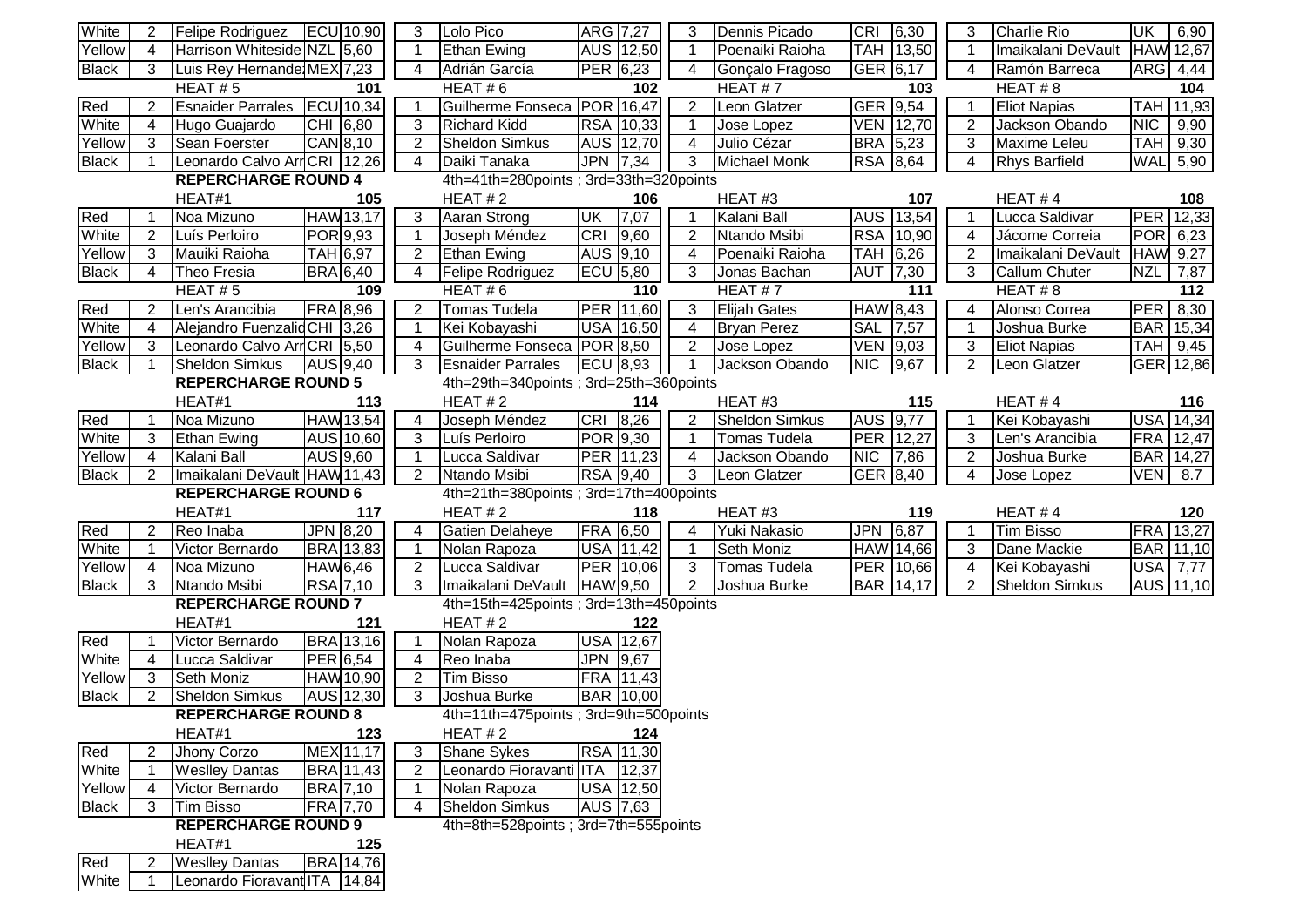| Yellow       | 3 | Nolan Rapoza                 |                             | USA 12,97        |  |  |  |  |  |  |  |
|--------------|---|------------------------------|-----------------------------|------------------|--|--|--|--|--|--|--|
| <b>Black</b> | 4 | Jhony Corzo                  |                             | MEX 12,13        |  |  |  |  |  |  |  |
|              |   |                              | <b>REPERCHARGE ROUND 10</b> |                  |  |  |  |  |  |  |  |
|              |   | HEAT#1                       |                             | 126              |  |  |  |  |  |  |  |
| Red          | 2 | <b>Jake Marshall</b>         |                             | <b>USA 14,80</b> |  |  |  |  |  |  |  |
| White        | 4 | <b>Colt Ward</b>             | <b>USA 9,33</b>             |                  |  |  |  |  |  |  |  |
| Yellow       | 1 | Leonardo Fioravant ITA 16,37 |                             |                  |  |  |  |  |  |  |  |
| <b>Black</b> | 3 | <b>Weslley Dantas</b>        |                             | <b>BRA</b> 13,77 |  |  |  |  |  |  |  |

**REPERCHARGE ROUND 10** 4th=6th=583points ; 3rd=5th=610points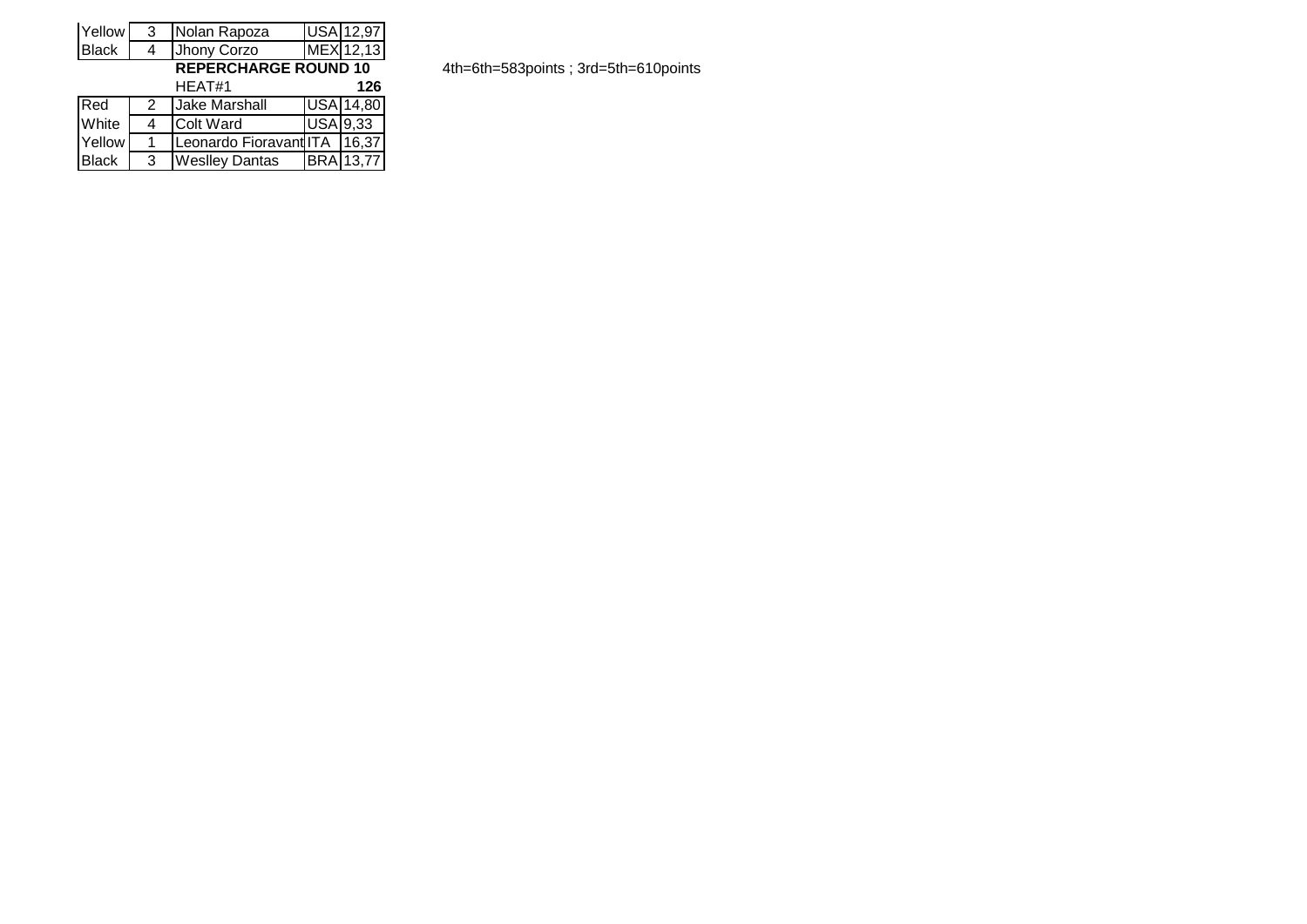### **VISSLA ISA WORLD JUNIOR SURFING CHAMPIONSHIP 2015 - BOYS UNDER 18 DIVISION**

## **INDIVIDUAL PLACES INDIVIDUAL PLACES**

| Place                   | <b>Name</b>              | <b>NGB</b>                | <b>Point</b> | <b>Place</b>    | <b>Name</b>               | <b>NGB</b>       | <b>POINTS</b> |
|-------------------------|--------------------------|---------------------------|--------------|-----------------|---------------------------|------------------|---------------|
| 1                       | Leonardo Fioravanti      | $\overline{\mathsf{ITA}}$ | 1000         | 65              | <b>Alex Suarez</b>        | ECU              | 160           |
| $\overline{2}$          | Nommé Mignot             | <b>FRA</b>                | 860          | 65              | <b>Billy McGarry</b>      | <b>GER</b>       | 160           |
| $\overline{3}$          | <b>Jake Marshall</b>     | USA                       | 730          | 65              | Max Payne                 | <b>WAL</b>       | 160           |
| $\overline{\mathbf{4}}$ | Shun Murakami            | JPN                       | 670          | 65              | <b>Bruno Carvalho</b>     | <b>CRI</b>       | 160           |
| $\overline{5}$          | <b>Weslley Dantas</b>    | <b>BRA</b>                | 610          | 65              | Sasha Donnanno            | <b>MEX</b>       | 160           |
| $\overline{6}$          | <b>Colt Ward</b>         | USA                       | 583          | 65              | Manu Scott-Arrieta        | <b>NZL</b>       | 160           |
| $\overline{7}$          | Nolan Rapoza             | USA                       | 555          | 65              | Kianni Iglesias           | <b>PUR</b>       | 160           |
| $\overline{8}$          | Jhony Corzo              | <b>MEX</b>                | 528          | 65              | <b>Matias Canto</b>       | ARG              | 160           |
| $\overline{9}$          | Tim Bisso                | FRA                       | 500          | 65              | José Mayer                | CHI              | 160           |
| $\overline{9}$          | Shane Sykes              | <b>RSA</b>                | 500          | 65              | Irons Burgos              | ECU              | 160           |
| 11                      | Victor Bernardo          | <b>BRA</b>                | 475          | 65              | Juan Cruz Ansaldi         | URU              | 160           |
| $\overline{11}$         | <b>Sheldon Simkus</b>    | AUS                       | 475          | 65              | Jhonny Alfonso            | PAN              | 160           |
| 13                      | Seth Moniz               | <b>HAW</b>                | 450          | 65              | Oscar Espinoza            | <b>NIC</b>       | 160           |
| 13                      | Joshua Burke             | <b>BAR</b>                | 450          | 65              | Kelvin González           | PAN              | 160           |
| $\overline{15}$         | Lucca Saldivar           | PER                       | 425          | 65              | Jakob Lilienweiss         | <b>GER</b>       | 160           |
| $\overline{15}$         | Reo Inaba                | JPN                       | 425          | 65              | Sebastián Oliva           | CHI              | 160           |
| 17                      | Ntando Msibi             | <b>RSA</b>                | 400          | 81              | <b>Arne Kindt</b>         | <b>BEL</b>       | 128           |
| $\overline{17}$         | Imaikalani DeVault       | HAW                       | 400          | 81              | Sebastián Ventura         | <b>ARG</b>       | 128           |
| $\overline{17}$         | Tomas Tudela             | PER                       | 400          | 81              | <b>Taylor Hutchinson</b>  | <b>NZL</b>       | 128           |
| 17                      | Dane Mackie              | <b>BAR</b>                | 400          | 81              | Orlando Ortega            | PAN              | 128           |
| $\overline{21}$         | Noa Mizuno               | <b>HAW</b>                | 380          | 81              | George Hudson             | UK               | 128           |
| 21                      | <b>Gatien Delaheye</b>   | <b>FRA</b>                | 380          | 81              | <b>Erick Ismael Cruz</b>  | <b>NIC</b>       | 128           |
| 21                      | Yuki Nakasio             | JPN                       | 380          | 81              | Christian Schjørn         | <b>NOR</b>       | 128           |
| $\overline{21}$         | Kei Kobayashi            | USA                       | 380          | 81              | Sebastián Soto            | <b>PUR</b>       | 128           |
| 25                      | <b>Ethan Ewing</b>       | AUS                       | 360          | 81              | <b>Christoffer Holler</b> | DEN              | 128           |
| 25                      | Luís Perloiro            | $\overline{POR}$          | 360          | 81              | Gabriel San Miguel        | <b>PUR</b>       | 128           |
| $\overline{25}$         | Leon Glatzer             | GER                       | 360          | 81              | <b>Dylan Downie</b>       | <b>BAR</b>       | 128           |
| $\overline{25}$         | Len's Arancibia          | <b>FRA</b>                | 360          | 81              | Logan Nicol               | WAL              | 128           |
| 29                      | Kalani Ball              | AUS                       | 340          | 81              | <b>Andrew Gill</b>        | <b>BAR</b>       | 128           |
| 29                      | Joseph Méndez            | <b>CRI</b>                | 340          | 81              | Nicolas Malet             | <b>URU</b>       | 128           |
| 29                      | Jackson Obando           | <b>NIC</b>                | 340          | 81              | Alexander Solis           | <b>PUR</b>       | 128           |
| 29                      | Jose Lopez               | VEN                       | 340          | 81              | Robert Storm Andersen     | <b>DEN</b>       | 128           |
| 33                      | Mauiki Raioha            | <b>TAH</b>                | 320          | 97              | Francisco Duarte          | <b>POR</b>       | 103           |
| 33                      | Aaran Strong             | UK                        | 320          | 97              | Kalani García             | PAN              | 103           |
| 33                      | Jonas Bachan             | AUT                       | 320          | 97              | <b>Jackson Giles</b>      | <b>AUS</b>       | 103           |
| 33                      | Callum Chuter            | <b>NZL</b>                | 320          | 97              | Michiel Van Acker         | <b>BEL</b>       | 103           |
| 33                      | Leonardo Calvo Arrieta   | CRI                       | 320          | 97              | Louis Thomas-Hudson       | <b>UK</b>        | 103           |
| 33                      | <b>Esnaider Parrales</b> | $\overline{\mathsf{ECU}}$ | 320          | 97              | Neo Escaler               | $\overline{COL}$ | 103           |
| 33                      | <b>Elijah Gates</b>      | HAW                       | 320          | 97              | <b>Rolf Brusso</b>        | <b>NOR</b>       | 103           |
| $\overline{33}$         | <b>Eliot Napias</b>      | TAH                       | 320          | 97              |                           |                  |               |
| $\overline{41}$         | <b>Theo Fresia</b>       | <b>BRA</b>                | 280          | $\overline{97}$ | Razz Rosenbaum            | <b>BEL</b>       | 103           |
|                         |                          |                           |              | $\overline{97}$ |                           |                  |               |
| $\overline{41}$         | Felipe Rodriguez         | ECU                       | 280          |                 |                           |                  |               |